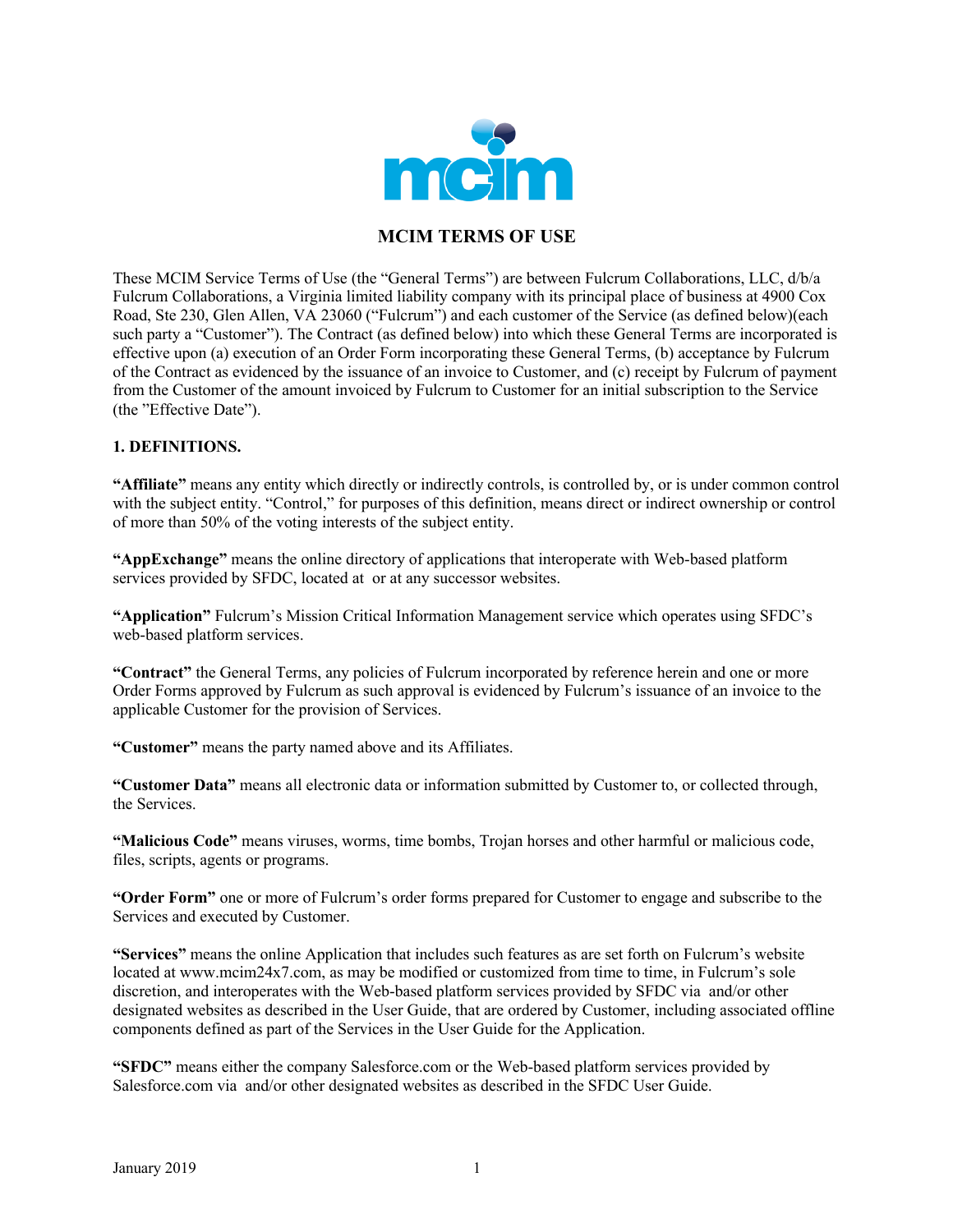**"Third-Party Applications"** means online, Web-based applications and offline software products that are provided by third parties, and those that interoperate with the Web-based platform services provided by SFDC, including but not limited to those listed on the AppExchange.

**"User Guide"** means the online user guide for the Services, accessible via online help located within the "Help" tab in each Customer's MCIM instance, as updated from time to time.

**"Users"** means individuals who are authorized by Customer to use the Services, for whom subscriptions to a Service have been purchased (as evidenced by the "Quantity/User" column of an Order Form), and who have been supplied a license or subscription, as applicable, via the SFDC License application utilized by Fulcrum, by Customer (or by Fulcrum at Customer's request). Users may include but are not limited to employees, consultants, contractors and agents of Customer, or third parties with whom Customer transacts business.

## **2. SERVICES.**

**a. Provision of Services and Subscriptions.** Subject to Customer's payment of all applicable fees and its compliance with the terms of the Contract, Fulcrum shall make the Services available to Customer pursuant to the Contract. Subscriptions for Services may be accessed by no more than the specified number of Users. Additional User subscriptions that are added during the subscription term will be prorated for the remainder of the subscription term in effect at the time the additional User subscriptions are added and the added User subscriptions shall terminate on the same date as the pre-existing User subscriptions. User subscriptions are for designated Users and cannot be shared or used by more than one User, but may be reassigned to new Users replacing former Users who no longer require ongoing use of the Services. The term of a subscription shall be as set forth in the "Term and Termination" Section of these General Terms. If Customer is in breach of the Contract Fulcrum may, without limiting its other rights and remedies, suspend Customer's access to the Services upon notice to Customer. Subscriptions for Services may not be cancelled by Customer, in whole or in part, except in connection with a termination of the Contract as contemplated by "Term and Termination." If, at any time Customer exceeds the amount of storage space specified in the User Guide, Fulcrum shall charge the Customer, and the Customer shall pay, Fulcrum's then current excess data storage fees are set forth on its website.

**b. Fulcrum Responsibilities.** Fulcrum shall: (i) provide to Customer basic online support tutorials for the Services at no additional charge; (ii) use commercially reasonable efforts to make the Services available 24 hours a day, 7 days a week, except for: (a) planned downtime by SFDC or Fulcrum (of which SFDC or Fulcrum, as applicable, shall give at least 8 hours' notice via the salesforce.com services or the notice provisions of this Contract, as applicable, and which SFDC or Fulcrum, as applicable, shall schedule to the extent practicable during the weekend hours from 6:00 p.m. Pacific time Friday to 3:00 a.m. Pacific time Monday), or (b) any unavailability caused by circumstances beyond Fulcrum's reasonable control, including without limitation, acts of God, acts of government, flood, fire, earthquakes, civil unrest, acts of terror, strikes or other labor problems (other than those involving Fulcrum employees), or Internet service provider failures or delays.; and (iii) provide the Services only in accordance with applicable laws and government regulations.

**3. Customer Responsibilities.** Customer shall (a) be responsible for Users' compliance with the Contract, (b) be solely responsible for the accuracy, quality, integrity and legality of Customer Data and of the means by which it acquired Customer Data, (c) use commercially reasonable efforts to prevent unauthorized access to or use of the Services, and notify Fulcrum promptly of any such unauthorized access or use, (d) use the Services only in accordance with the User Guide and applicable laws and government regulations, and (e) pay all Service and subscription fees, taxes and other charges due and owing to Fulcrum in connection with the Services in the amounts and within the timeframes set forth in the applicable Order Form(s) and any invoices delivered by Fulcrum to Customer thereunder. Customer shall not (i) make the Services available to anyone other than Users, (ii) sell, resell, rent or lease the Services, (iii) use the Services to store or transmit infringing, libelous, or otherwise unlawful or tortious material, or to store or transmit material in violation of third-party privacy rights, (iv) use the Services to store or transmit Malicious Code, (v) interfere with or disrupt the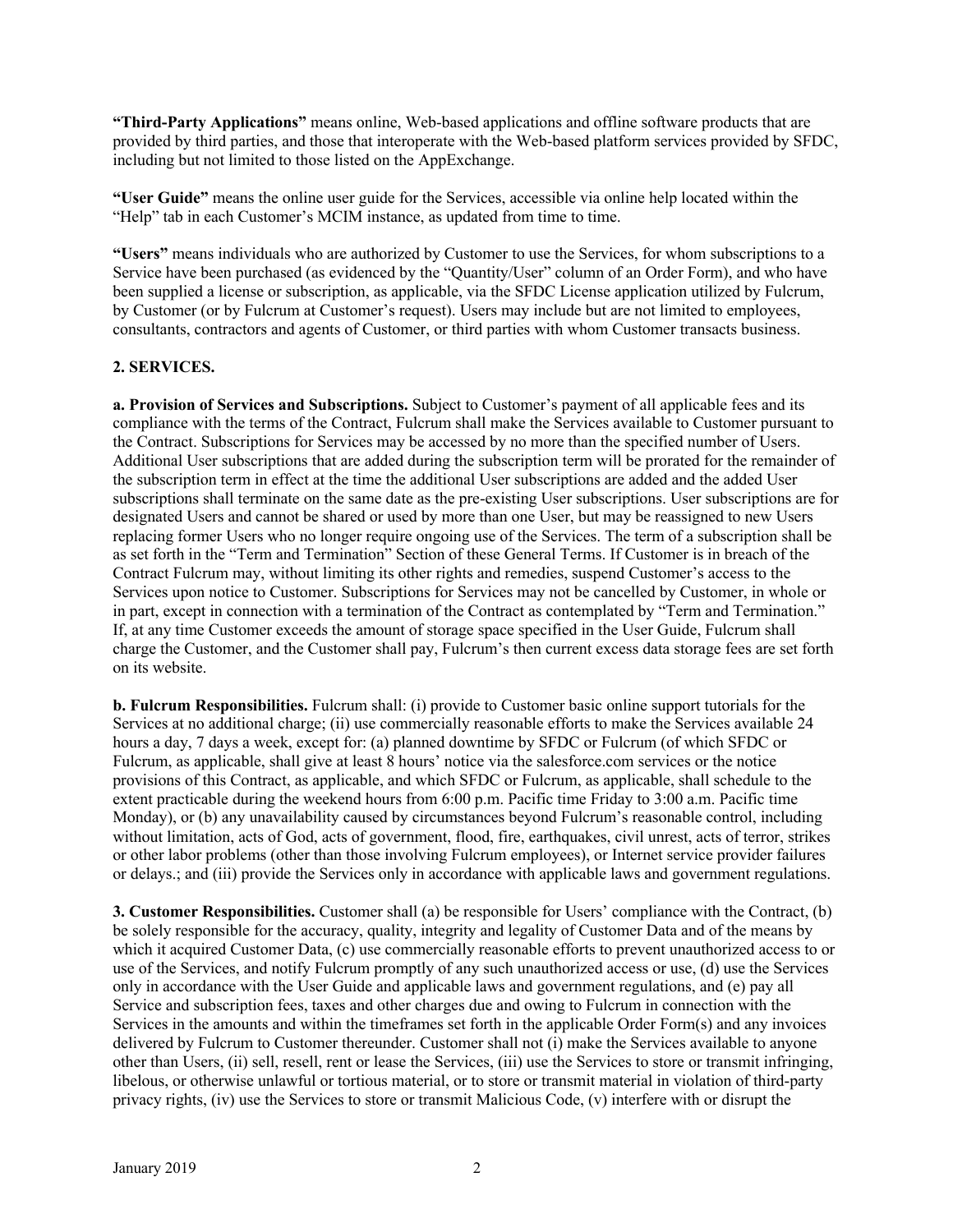integrity or performance of the Services or third-party data contained therein, or (f) attempt to gain unauthorized access to the Services or their related systems or networks.

## **4. THIRD-PARTY PROVIDERS.**

**a. Third Party Services.** Service features that interoperate with services of third party service providers, such as Navteq or Google services, may depend on the continuing availability of the respective application programming interface ("API") and program for use with the Services. If such third parties cease to make the applicable API or program available on reasonable terms for the Services, Fulcrum may cease providing such Service features without entitling Customer to any refund, credit, or other compensation. Fulcrum has the right to replace such third party services with equivalent services for the purposes of continuity of Fulcrum Services.

**b. End User License Agreement.** By accepting the Contract, the customer also accepts all third party end user license agreements of any component, API, application, source code utilized or packaged and delivered by the Service from time to time. A current list of such third party vendors and links to such terms may be found at

**c. SFDC Service Agreement.** If Customer has executed a Services Agreement with SFDC, Customer reaffirms the terms and conditions of such agreement and agrees to continue to be bound by the terms thereof.

# **5. OTHER POLICIES.**

**a. Privacy Policy.** Privacy Policy located herein may be amended from time to time in Fulcrum's sole discretion. The Privacy Policy applies only to the Service and does not apply to any third party site or service linked to the Service or recommended or referred to through the Service or by Fulcrum's employees. Privacy policies of third party vendors and their third party service providers may also be applicable to Customer Data.

**b. Acceptable Use Policy ("AUP").** Customer will comply with the AUP located herein, as may be amended from time to time in Fulcrum's sole discretion. In the event of Customer's material breach of the AUP, including without limitation any copyright infringement, Fulcrum may suspend or terminate Customer's access to the Service, in addition to such other remedies as Fulcrum may have at law or pursuant to the Contract. Neither this Agreement nor the AUP requires that Fulcrum take any action against Customer or any other customer for violating the AUP, but Fulcrum is free to take any such action it sees fit.

**c. Data Policy.** Customer acknowledges Fulcrum's standard data deletion policy, if any, posted at as may be amended from time to time in Fulcrum's sole discretion.

### **6. PROPRIETARY RIGHTS.**

**a. Reservation of Rights.** Subject to the limited rights to use the Service expressly granted hereunder, Fulcrum reserves all rights, title and interest in and to the Services, including all related intellectual property rights. No rights are granted to Customer hereunder other than as expressly set forth herein. Customer acknowledges and agrees that Fulcrum is the owner of the Service and the underlying Application and intellectual property rights. Fulcrum's ownership of the Service and underlying Application and intellectual property rights, and any modifications, improvements, or enhancements thereto made thereto ("Improvements") shall be governed solely by the Contract and no other contract, agreement or agreement, including, without limitation, master service agreements, consulting agreements or other service agreements. Customer further acknowledges that it is not receiving a license to any software code of Fulcrum underlying the Service or embedded in the Application. In the event any aspect of the Service or the underlying Application or any Improvements should be deemed not owned by Fulcrum and instead owned by Customer, Customer hereby assigns to Fulcrum any and all rights, title and interest therein to Fulcrum.

**b. Restrictions.** Customer shall not (i) permit any third party to access the Services except as permitted herein, (ii) create derivative works based on the Services, (iii) copy, frame or mirror any part or content of the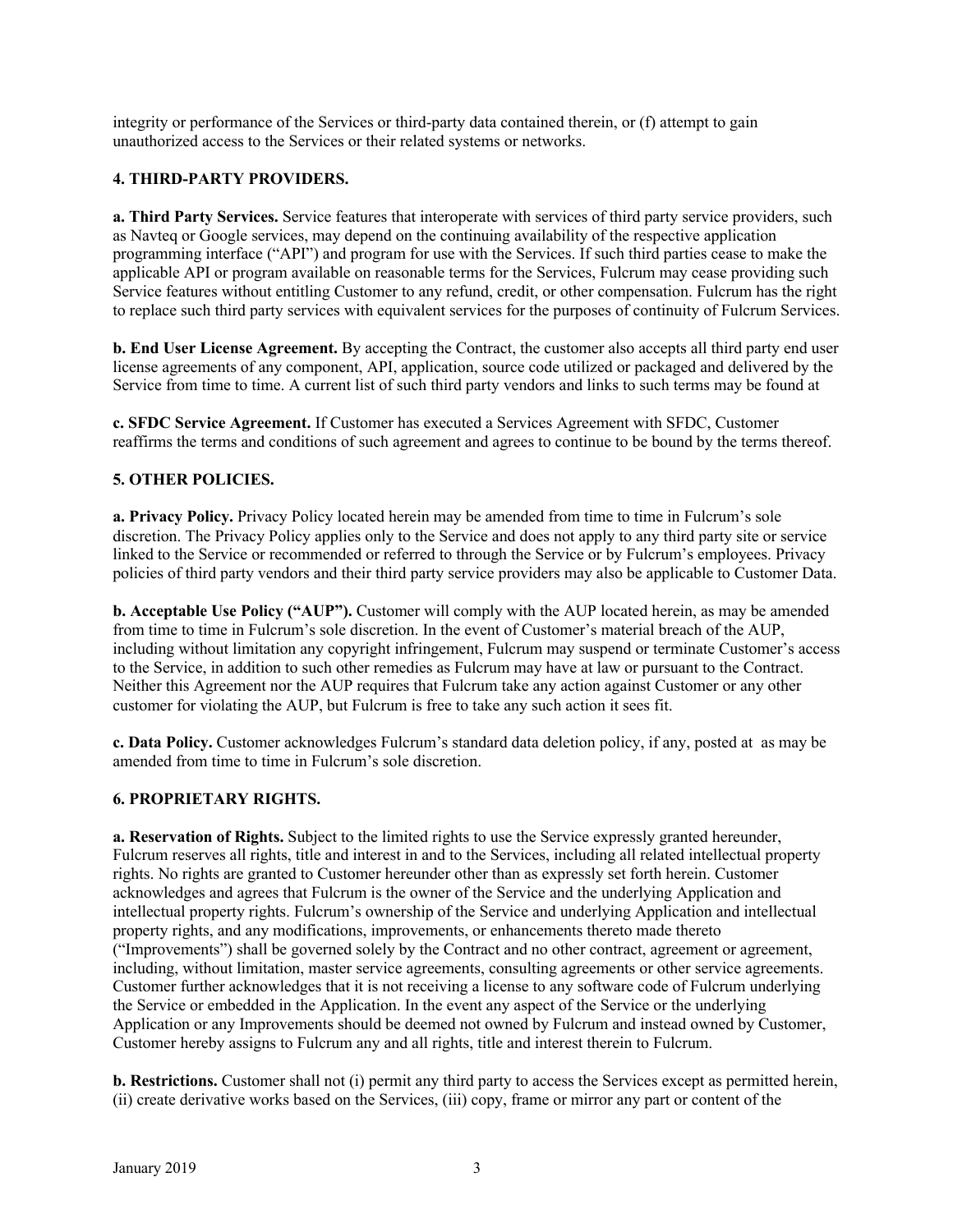Services, other than copying or framing on Customer's own intranets or otherwise for its own internal business purposes, (iv) reverse engineer the Services, or  $(v)$  access the Services in order to (a) build a competitive product or service, or (b) copy any features, functions or graphics of the Services.

**c. Ownership of Customer Data.** As between Fulcrum and Customer, Customer exclusively owns all rights, title and interest in and to all Customer Data.

**d. Suggestions.** Fulcrum shall own any suggestions, enhancement requests, recommendations or other feedback ("Suggestions") provided by Customer, including Users, relating to the use, operation, performance and further development or expansion of the Services and incorporated into the Services. To the extent such Suggestions are not automatically deemed to be owned by Fulcrum, Customer hereby assigns such Suggestions to Fulcrum.

**e. Federal Government End Use Provisions.** If the Services are provided for ultimate federal government end use, then such Services shall be provided solely in accordance with the following: Government technical data and software rights related to the Services include only those rights customarily provided to the public as defined in the Contract. This customary commercial license is provided in accordance with FAR 12.211 (Technical Data) and FAR 12.212 (Software) and, for Department of Defense transactions, DFAR 252.227- 7015 (Technical Data – Commercial Items) and DFAR 227.7202-3 (Rights in Commercial Computer Software or Computer Software Documentation). If a government agency has a need for rights not conveyed under these terms, it must negotiate with Fulcrum to determine if there are acceptable terms for transferring such rights, and a mutually acceptable written addendum specifically conveying such rights must be included in the Contract.

# **7. CONFIDENTIALITY.**

**a. Definition of Confidential Information.** As used herein, "Confidential Information" means all confidential information disclosed by a party ("Disclosing Party") to the other party ("Receiving Party"), whether orally or in writing, that is designated as confidential or that reasonably should be understood to be confidential given the nature of the information and the circumstances of disclosure. Confidential Information of Customer shall include Customer Data. Confidential Information of Fulcrum shall include the Services. Confidential Information of each party shall include the terms and conditions of the Contract, as well as business and marketing plans, technology and technical information, product plans and designs, and business processes disclosed by such party. However, Confidential Information (other than Customer Data) shall not include any information that (i) is or becomes generally known to the public without breach of any obligation owed to the Disclosing Party, (ii) was known to the Receiving Party prior to its disclosure by the Disclosing Party without breach of any obligation owed to the Disclosing Party, (iii) is received from a third party without breach of any obligation owed to the Disclosing Party, or (iv) was independently developed by the Receiving Party.

**b. Protection of Confidential Information.** Except as otherwise permitted in writing by the Disclosing Party, (i) the Receiving Party shall use the same degree of care that it uses to protect the confidentiality of its own confidential information of like kind (but in no event less than reasonable care) not to disclose or use any Confidential Information of the Disclosing Party for any purpose outside the scope of the Contract, and (ii) the Receiving Party shall limit access to Confidential Information of the Disclosing Party to those of its employees, contractors and agents who need such access for purposes consistent with the Contract and who have signed confidentiality agreements with the Receiving Party containing protections no less stringent than those herein.

**c. Protection of Customer Data.** Fulcrum shall maintain appropriate administrative, physical, and technical safeguards for protection of the security, confidentiality and integrity of Customer Data, and shall retain all Customer Data until erased pursuant to the Data Policy. Fulcrum shall not (a) modify Customer Data, (b) disclose Customer Data except as compelled by law in accordance with the "Compelled Disclosure" section below or as expressly permitted in writing by Customer, or (c) access Customer Data except to provide the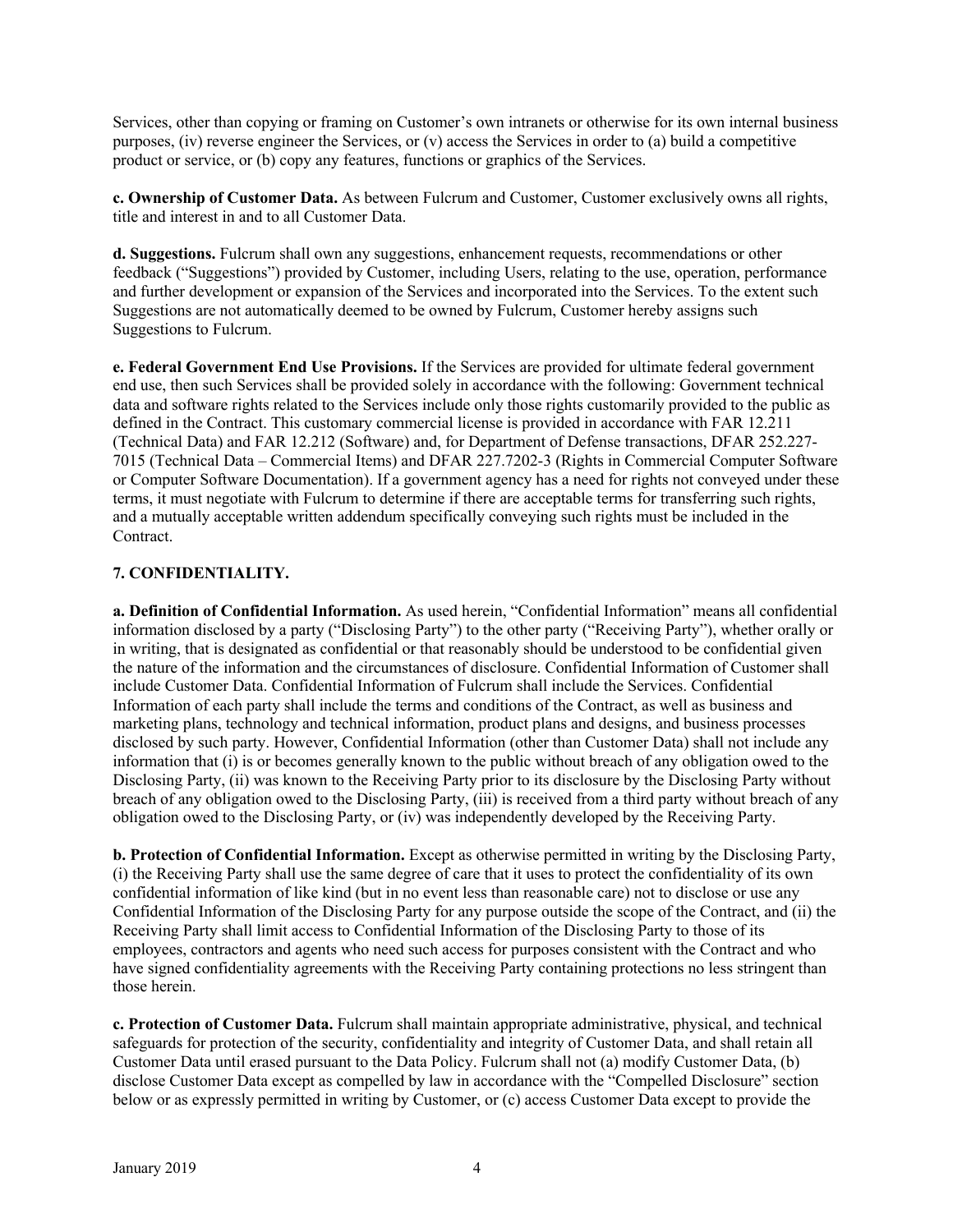Services and prevent or address service or technical problems, or at Customer's request in connection with customer support matters.

**d. Compelled Disclosure.** The Receiving Party may disclose Confidential Information of the Disclosing Party if it is compelled by law to do so, provided the Receiving Party gives the Disclosing Party prior notice of such compelled disclosure (to the extent legally permitted) and reasonable assistance, at the Disclosing Party's cost, if the Disclosing Party wishes to contest the disclosure. If the Receiving Party is compelled by law to disclose the Disclosing Party's Confidential Information as part of a civil proceeding to which the Disclosing Party is a party, and the Disclosing Party is not contesting the disclosure, the Disclosing Party will reimburse the Receiving Party for its reasonable cost of compiling and providing secure access to such Confidential Information.

## **8. WARRANTIES, EXCLUSIVE REMEDIES AND DISCLAIMERS.**

**a. Mutual Warranties.** Each party represents and warrants that it has the legal power to enter into the Contract.

**b. Disclaimer.** EXCEPT AS EXPRESSLY PROVIDED IN SECTION 8(A), THE SERVICE IS PROVIDED "AS IS" AND AS AVAILABLE, AND NEITHER PARTY MAKES ANY WARRANTIES OF ANY KIND, WHETHER EXPRESS, IMPLIED, STATUTORY OR OTHERWISE, AND EACH PARTY SPECIFICALLY DISCLAIMS ALL IMPLIED WARRANTIES, INCLUDING ANY WARRANTIES OF MERCHANTABILITY OR FITNESS FOR A PARTICULAR PURPOSE, TO THE MAXIMUM EXTENT PERMITTED BY APPLICABLE LAW. WITHOUT LIMITING THE GENERALITY OF THE FOREGOING, FULCRUM DOES NOT WARRANT THAT THE SERVICE WILL PERFORM WITHOUT ERROR OR IMMATERIAL INTERRUPTION OR THAT DATA WILL NOT BE LOST.

# **9. MUTUAL INDEMNIFICATION.**

**a. Indemnification by Fulcrum.** Subject to the limitations of "LIMITATION OF LIABILITY" section of these General Terms, Fulcrum shall defend Customer against any claim, demand, suit, or proceeding ("Claim") made or brought against Customer by a third party alleging that the use of the Services as permitted hereunder infringes or misappropriates the patent rights of a third party, and shall indemnify Customer for any damages awarded in a final, non-appealable judgment or other non-judicial award (or a settlement controlled by Fulcrum) against, and for reasonable attorney's fees incurred by, Customer in connection with any such Claim; provided that Customer (i) promptly gives Fulcrum written notice of the Claim, (ii) gives Fulcrum sole control of the defense and settlement of the Claim (provided that Fulcrum may not settle or defend any Claim unless it unconditionally releases Customer of all liability), and (iii) provides to Fulcrum all reasonable assistance, at Fulcrum's expense.

**b. Indemnification by Customer.** Customer shall defend Fulcrum against any Claim made or brought against Fulcrum by a third party alleging that the Customer Data, or Customer's use of the Services in violation of the Contract, infringes or misappropriates the intellectual property or privacy rights of a third party or violates applicable law, and shall indemnify Fulcrum for any damages finally awarded against (or damages or amounts due under a settlement), and for reasonable attorney's fees incurred by, Fulcrum in connection with any such Claim; provided that Fulcrum (i) promptly gives Customer written notice of the Claim, (ii) gives Customer sole control of the defense and settlement of the Claim (provided that Customer may not settle or defend any Claim unless it unconditionally releases Fulcrum of all liability), and (iii) provides to Customer all reasonable assistance, at Customer's cost.

**c. Exclusive Remedy.** This "Mutual Indemnification" section states the indemnifying party's sole liability to, and the indemnified party's exclusive remedy against, the other party for any type of Claim described in this section.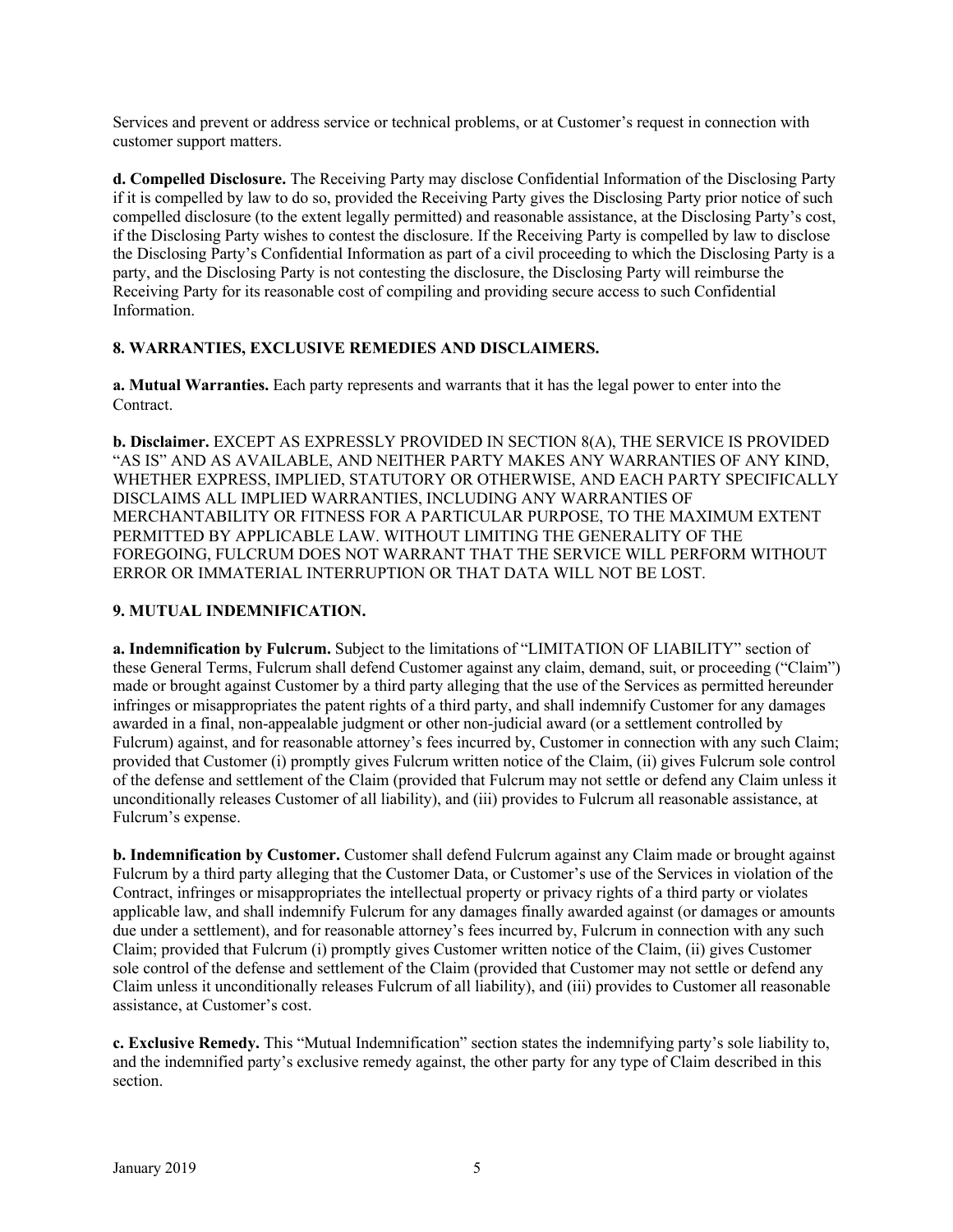## **10. LIMITATION OF LIABILITY.**

**a. Limitation of Liability.** IN NO EVENT SHALL FULCRUM'S LIABILITY ARISING OUT OF OR RELATED TO THE CONTRACT, WHETHER IN CONTRACT, TORT, STRICT LIABILITY OR UNDER ANY OTHER THEORY OF LIABILITY, EXCEED INDIVIDUALLY OR IN THE AGGREGATE THE LESSER OF THE TOTAL AMOUNT PAID BY CUSTOMER FOR THE FULCRUM SERVICES IN THE 12 MONTHS IMMEDIATELY PRECEDING THE INCIDENT, OR \$10,000.

**b. Exclusion of Consequential and Related Damages.** IN NO EVENT SHALL FULCRUM HAVE ANY LIABILITY TO THE OTHER PARTY FOR ANY LOST PROFITS OR REVENUES OR FOR ANY INDIRECT, SPECIAL, INCIDENTAL, CONSEQUENTIAL, COVER OR PUNITIVE DAMAGES HOWEVER CAUSED, WHETHER IN CONTRACT, TORT, STRICT LIABILITY OR UNDER ANY OTHER THEORY OF LIABILITY, AND WHETHER OR NOT FULCRUM HAS BEEN ADVISED OF THE POSSIBILITY OF SUCH DAMAGES. THE FOREGOING DISCLAIMER SHALL NOT APPLY TO THE EXTENT PROHIBITED BY APPLICABLE LAW.

# **11. TERM AND TERMINATION.**

**a. Term of Contract.** The Contract commences on the Effective Date and continues until all User subscriptions granted in accordance with the applicable Customer Order Form(s) included in the Contract have expired or been terminated in accordance with the Contract.

**b. Term of User Subscriptions.** User subscriptions commence on the Contract Start Date, or Order Start Date, as the case may be, specified in Customer's Order Form included in the Contract to Fulcrum for such subscriptions and continue for the subscription term specified therein, unless terminated pursuant to this Contract.

**c. Termination for Cause.** A party may terminate this Contract for cause (i) upon 30 days prior written notice to the other party of a material breach if such breach remains uncured at the expiration of such period, or (ii) if the other party becomes the subject of a petition in bankruptcy or any other proceeding relating to insolvency, receivership, liquidation or assignment for the benefit of creditors. In the case of a breach by Customer, a "material breach" shall include, but not be limited to, a breach of Sections 3, 4, 6, 7, 9, and a breach of any of Fulcrum's policies incorporated by reference herein.

**d. Surviving Provisions.** The following provisions will survive termination of the Contract: (i) any obligations of Customer to pay for Services rendered before termination of the Contract; and (ii) the sections titled "Proprietary Rights," "Third Party Providers," "Confidentiality," "Warranties and Disclaimers," "Mutual Indemnification," "Limitation of Liability," "Surviving Provisions" and "General Provisions" shall survive any termination or expiration of this Contract.

# **12. GENERAL PROVISIONS.**

**a. Export Compliance.** Each party shall comply with the export laws and regulations of the United States and other applicable jurisdictions in providing and using the Services. Without limiting the foregoing, (i) each of Fulcrum and Customer represents that it is not named on any U.S. government list of persons or entities prohibited from receiving exports, and (ii) Customer shall not permit Users to access or use Services in violation of any U.S. export embargo, prohibition or restriction.

**b. Relationship of the Parties.** The parties are independent contractors. This Contract does not create a partnership, franchise, joint venture, agency, fiduciary or employment relationship between the parties.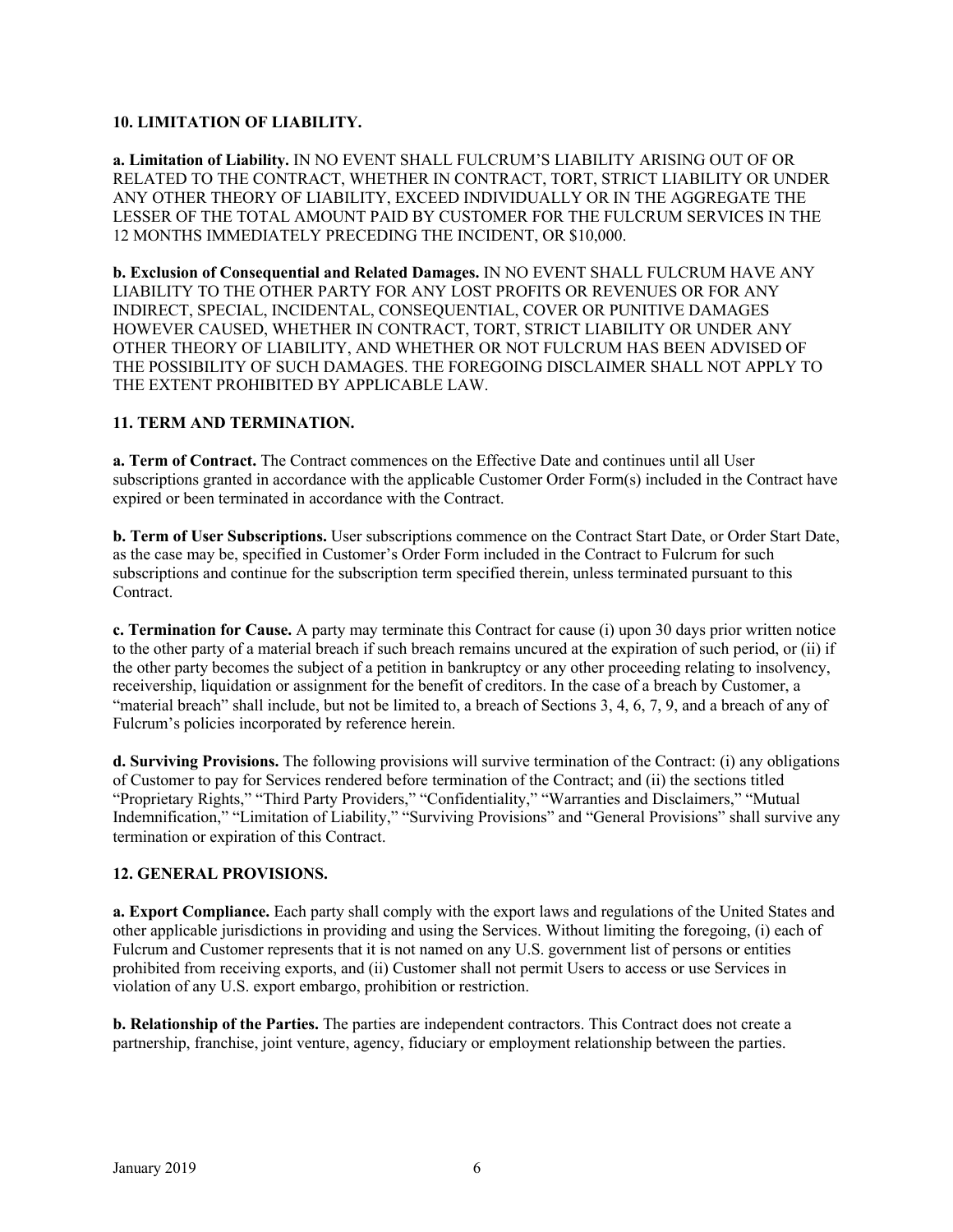**c. No Third-Party Beneficiaries.** Except as required by any third party agreements described in the section titled "Third Party Providers" (including SFDC pursuant to a service agreement to which Customer may be a party), there are no third-party beneficiaries to this Contract.

**d. Notices.** Except as otherwise specified in this Contract, all notices, permissions and approvals hereunder shall be in writing and shall be deemed to have been given upon: (i) personal delivery, (ii) the second business day after mailing, (iii) the second business day after sending by confirmed facsimile, or (iv), except for notices of termination or an indemnifiable claim ("Legal Notices"), the first business day after sending by email. Notices to Fulcrum shall be addressed to the attention of its President, with a copy to its General Counsel. All notices to Customer shall be addressed to the relevant Service system administrator designated by Customer. Legal Notices to Customer shall also be addressed to Customer's signatory of this Contract or any person designated beneath the signature area below.

**e. Waiver and Cumulative Remedies.** No failure or delay by either party in exercising any right under this Contract shall constitute a waiver of that right. Other than as expressly stated herein, the remedies provided herein are in addition to, and not exclusive of, any other remedies of a party at law or in equity.

**f. Severability.** If any provision of this Contract is held by a court of competent jurisdiction to be contrary to law, the provision shall be modified by the court and interpreted so as best to accomplish the objectives of the original provision to the fullest extent permitted by law, and the remaining provisions of this Contract shall remain in effect.

**g. Assignment.** Neither party may assign any of its rights or obligations hereunder, whether by operation of law or otherwise, without the prior written consent of the other party (not to be unreasonably withheld). Notwithstanding the foregoing, either party may assign this Contract in its entirety (including all Order Forms), without consent of the other party, to its Affiliate or in connection with a merger, acquisition, corporate reorganization, or sale of all or substantially all of its assets not involving a direct competitor of the other party. A party's sole remedy for any purported assignment by the other party in breach of this paragraph shall be, at the non-assigning party's election, termination of this Contract upon written notice to the assigning party. Subject to the foregoing, this Contract shall bind and inure to the benefit of the parties, their respective successors and permitted assigns.

**h. Governing Law.** This Contract, and any disputes arising out of or related hereto, shall be governed exclusively by the internal laws of the Commonwealth of Virginia, without regard to its conflicts of laws rules or the United Nations Convention on the International Sale of Goods.

**i. Venue; Waiver of Jury Trial.** The state and federal courts located in Richmond, Virginia shall have exclusive jurisdiction to adjudicate any dispute arising out of or relating to this Contract. Each party hereby consents to the exclusive jurisdiction of such courts. Each party also hereby waives any right to jury trial in connection with any action or litigation in any way arising out of or related to this Contract.

**j. Entire Agreement.** The Contract constitutes the entire agreement between Fulcrum and Customer and supersedes all prior and contemporaneous agreements, proposals or representations, written or oral, concerning its subject matter between Fulcrum and Customer. Fulcrum may amend the General Terms and any policy referenced herein (including the Data Policy, the AUP and the Privacy Policy) from time to time by posting an amended version at its website and sending Customer written notice thereof. Such amendment will be deemed accepted and become effective 30 days after such notice (the "Proposed Amendment Date") unless Customer first gives Fulcrum written notice of rejection of the amendment. In the event of such rejection, Contract will continue under its original provisions, and the amendment will become effective at the start of Customer's next subscription term following the Proposed Amendment Date (unless Customer first terminates this Contract pursuant to the section titled "Term and Termination"). Customer's continued use of the Service following the effective date of an amendment will confirm Customer's consent thereto. Except as set forth in the preceding sentence, this Contract may not be amended in any other way except through a written agreement executed by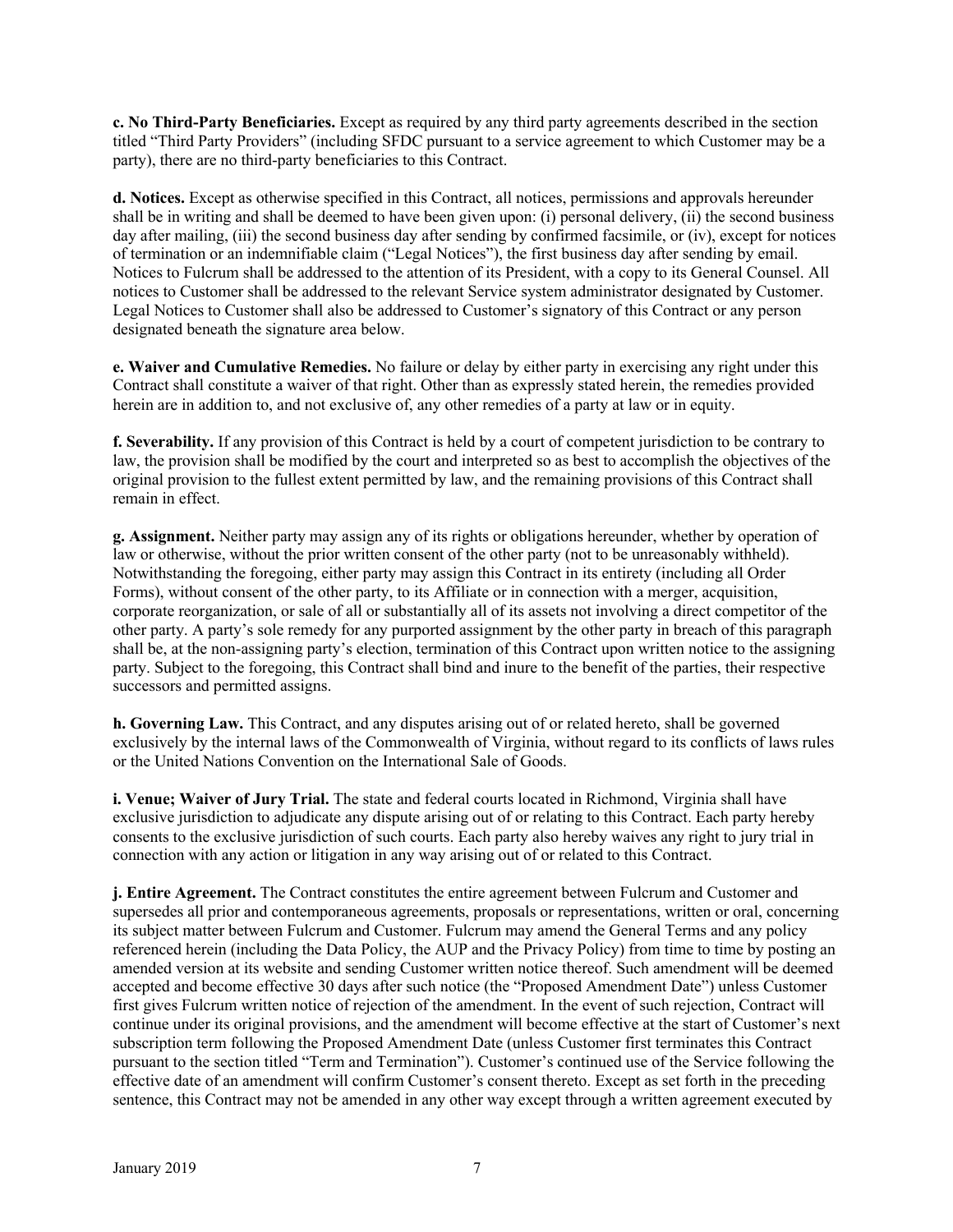an authorized representatives of each party. However, to the extent of any conflict or inconsistency between the provisions in the body of this Contract and any Order Form, the terms of such Order Form shall prevail. Notwithstanding any language to the contrary therein, no terms or conditions stated in a Customer purchase order, sales order confirmation or in any other Customer order documentation (excluding Order Forms) shall be incorporated into or form any part of this Contract, and all such terms or conditions shall be null and void.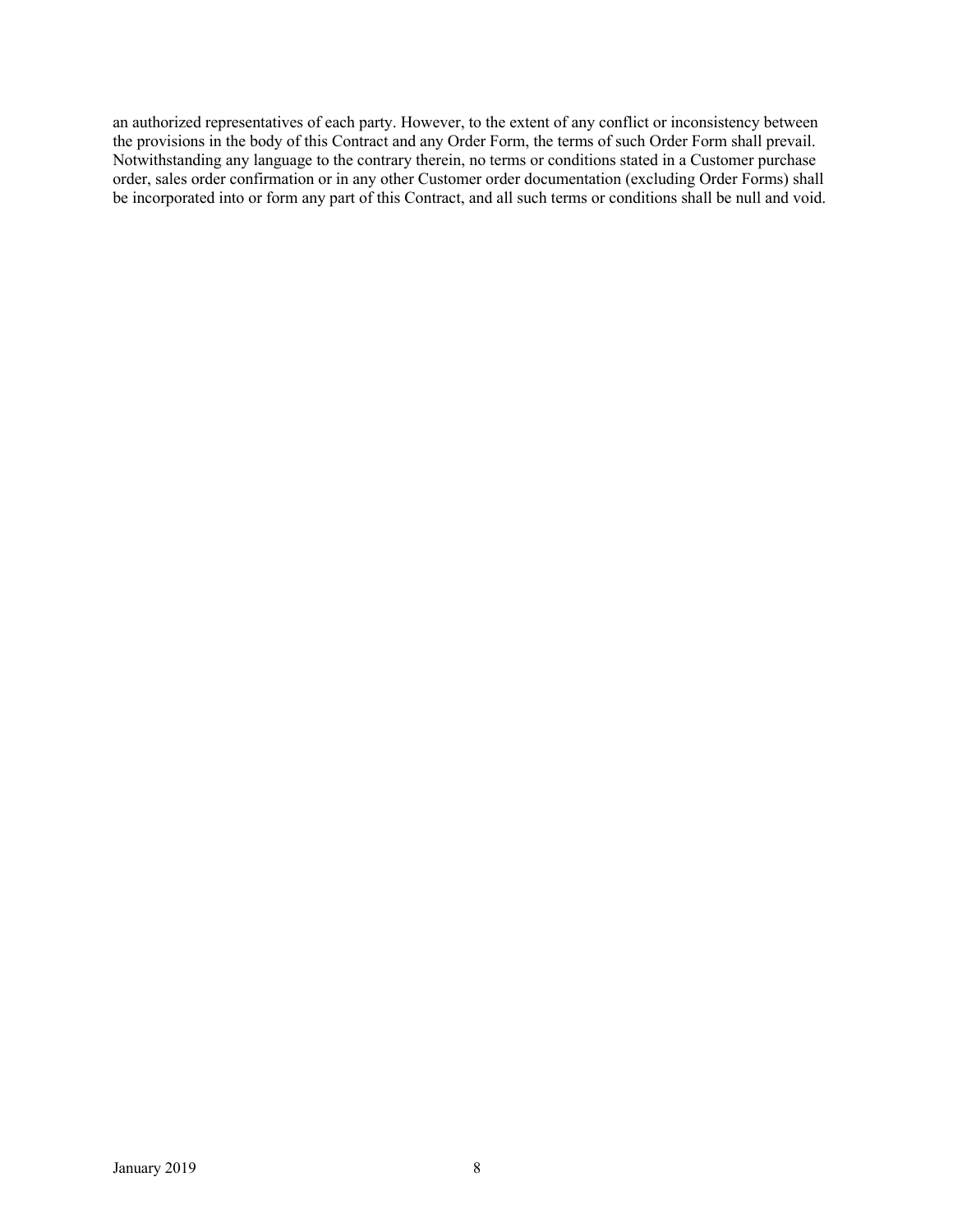#### **Privacy Policy**

Fulcrum Collaborations, LLC ("Fulcrum Collaborations"), a Virginia limited liability company with its principal place of business at 4900 Cox Road, Ste 230, Glen Allen, VA 23060 ("we," "us" or "our"), owner and operator of this Website, take reasonable measures to protect your privacy. This document outlines Fulcrum Collaborations' privacy and data protection policy (this "Privacy Policy"). Fulcrum Collaborations provides web-based facility information management applications to employees designated by employers ("Registered User"). Such employers have contracted for such services with Fulcrum Collaborations ("Services"). Your access to and use of the Services is subject to this Privacy Policy, which lays out our policies and procedures surrounding the collection and handling of any such information that identifies an individual user or that could be used to contact or locate him or her ("Personally Identifiable Information" or "PII"). Please read it carefully.

We collect certain information through our websites, located at www.fulcrumcollaborations.com, and (our "Website"). This Privacy Policy applies only to our Website and any services provided by us on or through such Website. It does not apply to (i) any third party site or service linked to, or recommended by or referred to by, our Website or our staff, (ii) any other website or online service operated by us or to any of our offline activities.

**A. PII We Collect.** We collect the following Personally Identifiable Information from users who buy our products and services: name, e-mail address, telephone number, address, postal code, billing information and certain information about the computer or mobile device from which you log in or use the Services. We may also collect voluntarily provided information about Registered Users, such as demographic data, and we may use and share that as well as other data collected about our Registered Users for the purposes of product research, product performance measurement and otherwise in an effort to improve our Services.

We also use "cookies" to collect certain information from all users, including website visitors who don't become Registered Users. A cookie is a string of data our system sends to your computer and then uses to identify your computer when you return to our Website. Cookies give us usage data, like how often you visit, where you go at the site, and what you do. The Website uses Cookies to track registered user IDs and passwords, to provide tailored content and to distinguish unique from returning visitors. The Website does not collect Personally Identifiable Information using Cookies. You may set your computer's website browser to refuse Cookies or to alert you before accepting them. We use cookies so that our Website can remember you and provide you with the information you're most likely to need. Finally, we use information gained through cookies to compile statistical information about use of our Website, such as the time users spend at the site and the applicable service.

**B. Our Use of PII.** We use your Personally Identifiable Information to create your subscription services and/or accounts, to communicate with you about products and services you've purchased, to offer you additional products and services, and to bill you. We also use that information to the extent necessary to enforce our Website terms of service and other applicable product and service terms of service and to prevent imminent harm to persons or property. We may use your email address to inform Registered Users of updates to the Website or the Services, to send Registered Users information about our company and services, or to contact Registered Users when necessary.

We track user activity on the site, such as last login, session failures, search queries and number of results, and other information in order, among other things, to help us manage and improve our site. We may use such information, among other things, to analyze trends, promote and market our site, products and/or services, administer the site, track user's movements across the Internet, and gather broad demographic information and for aggregate use at our site or otherwise. We may also share such activity information with third parties, including, without limitation, our business partners, vendors, and distributors.

We may gather information from your computer or device used to access the Website or Services, such as number of visits to the Website, the time and date of a visit, type of browser used and a user's IP address. We collect this information solely for purposes of site administration. We use your IP address to help diagnose problems with our server, and to administer our Website. Your IP address may also be used to gather broad demographic information.

**C. Protection of PII.** Services accessible to our Registered Users include reasonable security measures intended to protect against unauthorized acquisition of personally identifiable information under our control. No data transmission over the Internet can be guaranteed to be 100% secure. As a result, while we strive to protect your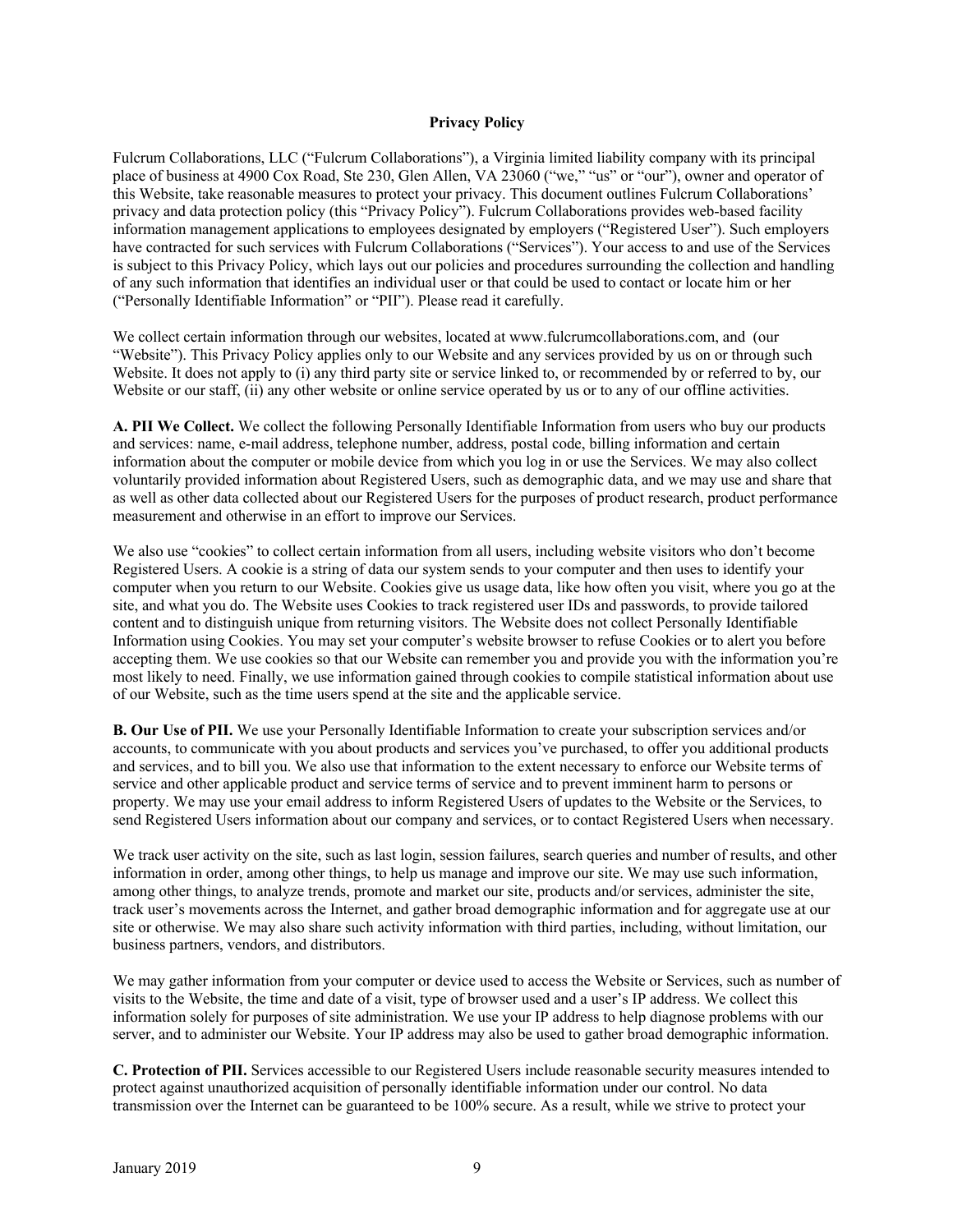Personally Identifiable Information, we cannot ensure or warrant the security of any information you transmit to us or from our online services, and by using our Website, you acknowledge and agree that we make no such guarantee, and that you use our Website at your own risk.

**D. Contractor and Other Third Party Access to PII.** We give certain independent contractors access to Personally Identifiable Information. Those contractors assist us with performing certain services related to operations and customer support. All those contractors are required to sign contracts in which they promise to protect PII using procedures reasonably equivalent to ours. Customers and users are not third party beneficiaries of those contracts. We also may disclose PII to attorneys, collection agencies, or law enforcement authorities to address potential AUP violations, other contract violations, or illegal behavior. And we disclose any information demanded in a court order or otherwise required by law or to prevent imminent harm to persons or property. As noted above, we compile Website usage statistics from data collected through cookies. We may publish those statistics or share them with third parties, but they don't include PII.

**E. Registered User.** Each Registered User will have a private, individualized My Account page reflecting his or her personal information and activity on the Website for his or her records and reflection. Aggregated and/or summarized macro level data, such as general Registered User usage of the Website, and other aggregated and/or summarized data, will be shared with said Registered User's employer who has registered for Services with Us ("Company Sponsor"), in addition to limited personal information, in Fulcrum Collaborations' sole discretion. We collect email addresses, first and last name, and as applicable other limited personal information provided by the Corporate Sponsor in order to manage the credentialing process and provide accurate reporting.

**F. Disclosure to Third Parties.** Other than as set forth herein, We do not disclose, sell, give or otherwise transfer any personally identifiable information about our users or Website visitors, unless in response to a subpoena, search warrant, court order, official government or regulatory investigation or other legal processes where Fulcrum Collaborations is required to do so by law.

**G. Accessing and Correcting Your PII.** You can access and change any Personally Identifiable Information we store through your ["My Account"] page. If you wish to view, erase or rectify information collected about you, you may make such a request to Fulcrum Collaborations by emailing or calling 888-448-7751. If you seek to restrict or suspend processing of information about you, you may use the same email address and/or telephone number.

**H. Third Party Websites.** The Website may contain links to third party websites, which have separate and independent terms of use and privacy policies. Third party websites are not under our control, and We, therefore, are not responsible for any information collected thereon or any terms of use and privacy policies in connection therewith. Access these sites at your own risk.

**I. Opt-Out.** If you do not wish to receive information and promotional material from us, you may use our "Unsubscribe" feature on any email you receive from us.

**J. Business Transfers.** Notwithstanding the foregoing, We may transfer, sell or assign information concerning your use of this Website, including without limitation, personally identifiable information, to third parties, as a result of the sale, merger, consolidation, and change in control, transfer of substantial assets, reorganization or liquidation of Fulcrum Collaborations and/or the Website. In the event of such transfer, sale or assignment, notice will be given in accordance with the terms set forth herein. If Fulcrum Collaborations, or substantially all of its assets were acquired, or in the unlikely event that Fulcrum goes out of business or enters bankruptcy, user information would be one of the assets that is transferred or acquired by a third party. You acknowledge that such transfers may occur, and that any acquirer of Fulcrum may continue to use your personal information as set forth in this policy.

**K. Privacy Shield.** Fulcrum Collaborations has applied to be certified under the Privacy Shield framework. Once this process is complete, we will provide a statement of compliance in this section of our Privacy Policy.

**L. Children's Policy.** Fulcrum Collaborations does not target the Website to children under the age of thirteen (13) nor does it knowingly collect information from children under the age of thirteen (13). Thus, Fulcrum Collaborations requests that individuals under the age of thirteen (13) do not provide Fulcrum Collaborations with any information via the Website or any other form of communication. Fulcrum Collaborations remains committed to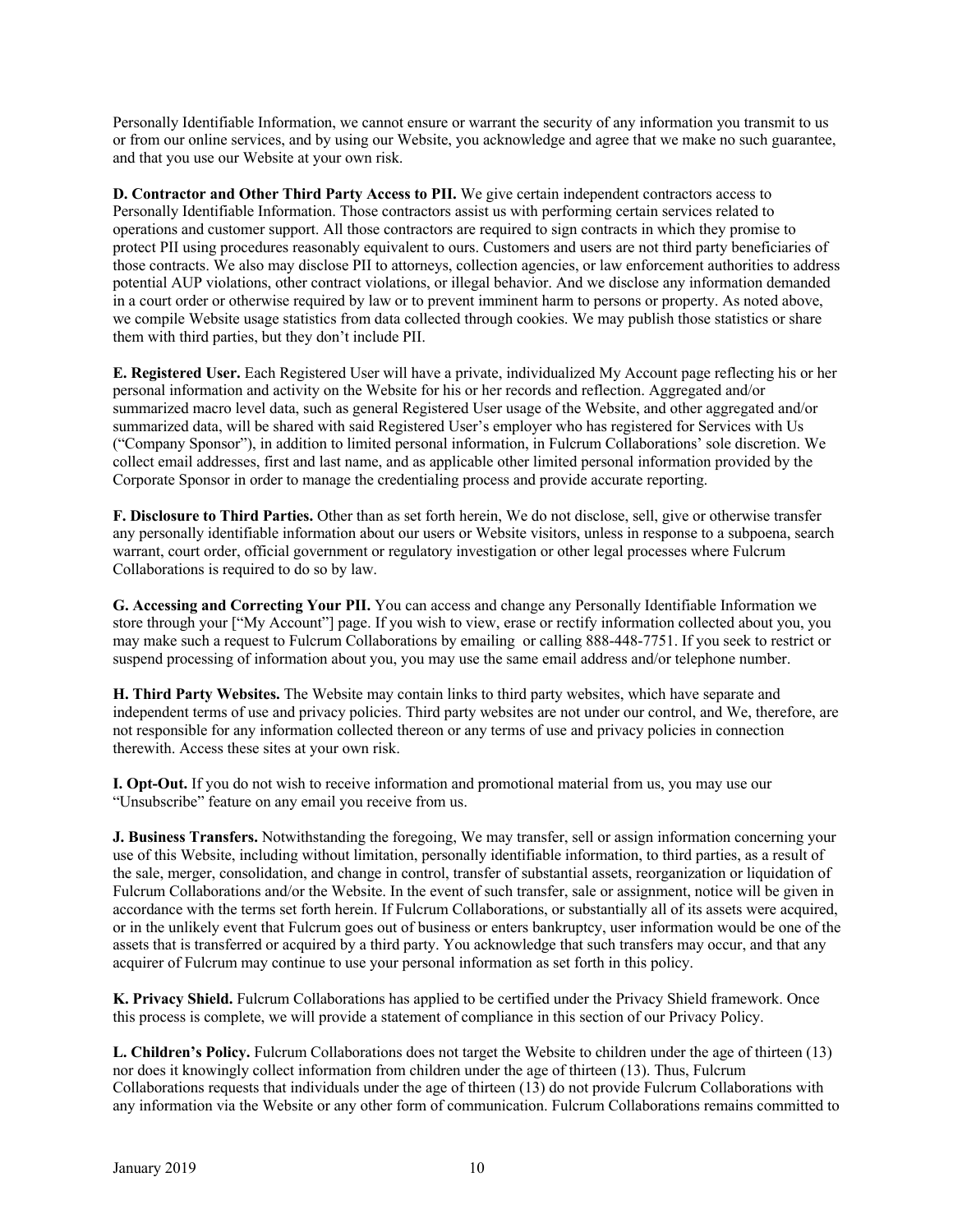protecting the privacy of children and therefore encourages parents and guardians to utilize any and all parental tools available to monitor children's online activities.

**M. California Residents.** California residents who provide personal information to Fulcrum Collaborations have a right to request, once per calendar year, information about Fulcrum Collaborations' disclosure of personal information to third parties pursuant to California law. If requested, Fulcrum Collaborations will provide a list of the personal information disclosed to third parties for direct marketing purposes during the immediately preceding calendar year, along with the names and addresses of the third parties. All such requests must be submitted to Fulcrum Collaborations via email at or by calling 888-448-7751. Fulcrum Collaborations reserves its right not to respond to requests submitted to addresses and phone numbers other than those specified in this paragraph.

**N. Amendment of this Privacy Policy.** We may change this Privacy Policy at any time by posting a new version on this page or on a successor page. The new version will become effective on the date it's posted, which will be listed at the top of the page as the new Effective Date. We may send you an email introducing the new Privacy Policy and making it available to you. Such modifications shall be effective immediately upon being posted. You are responsible for regularly reviewing this Privacy Policy. Continued use of the Website thereafter shall constitute your consent to any modifications hereto.

**O. Contacting Us.** If you have any questions or concerns regarding this Privacy Policy, the Website or the Services, please email us at, , or write to us at: 4900 Cox Road, Suite 230, Glen Allen, VA 23060.